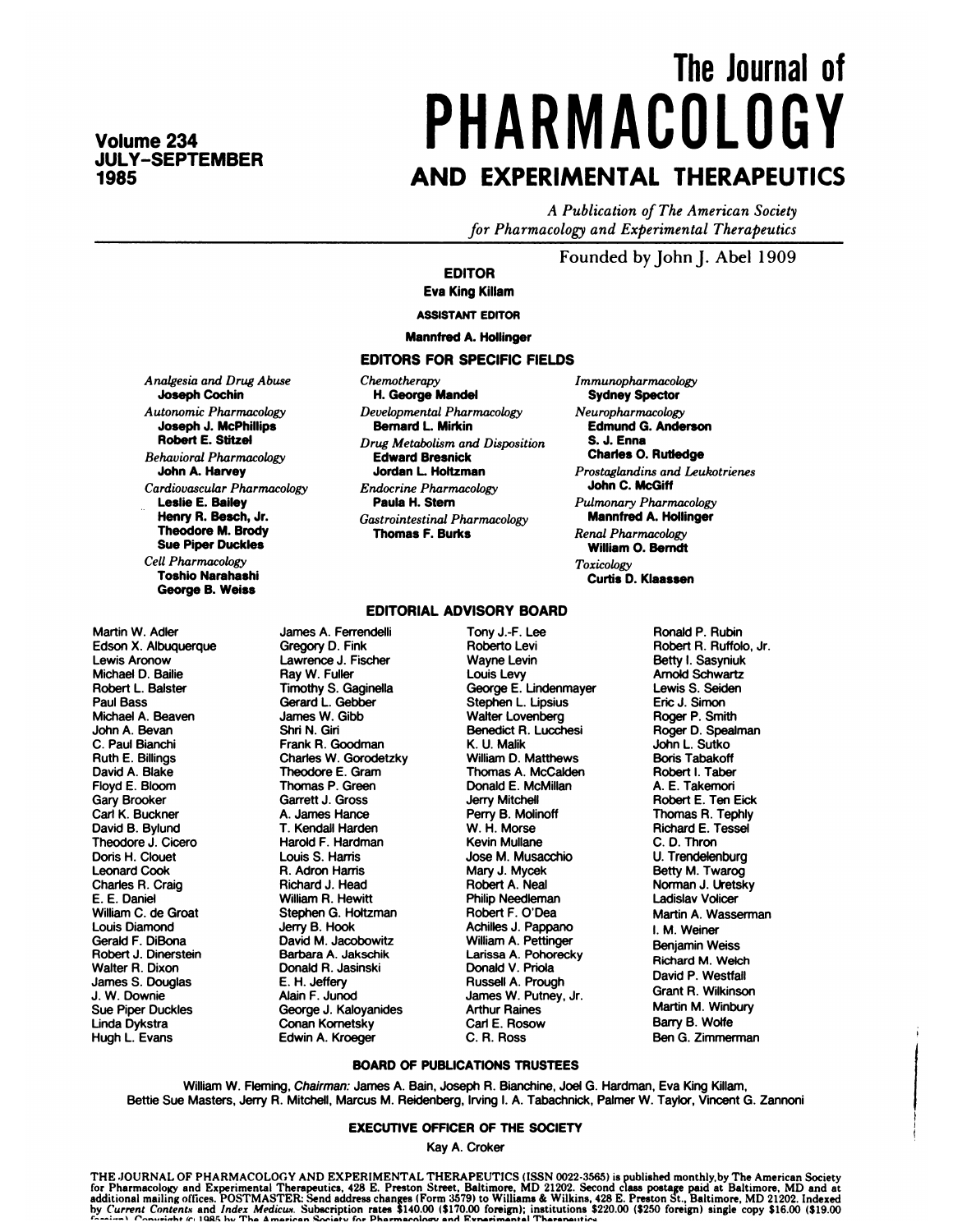**COPYRIGHT** *©* **1985BY THE WILLIAMS** *&* **WILIUNS COMPANY**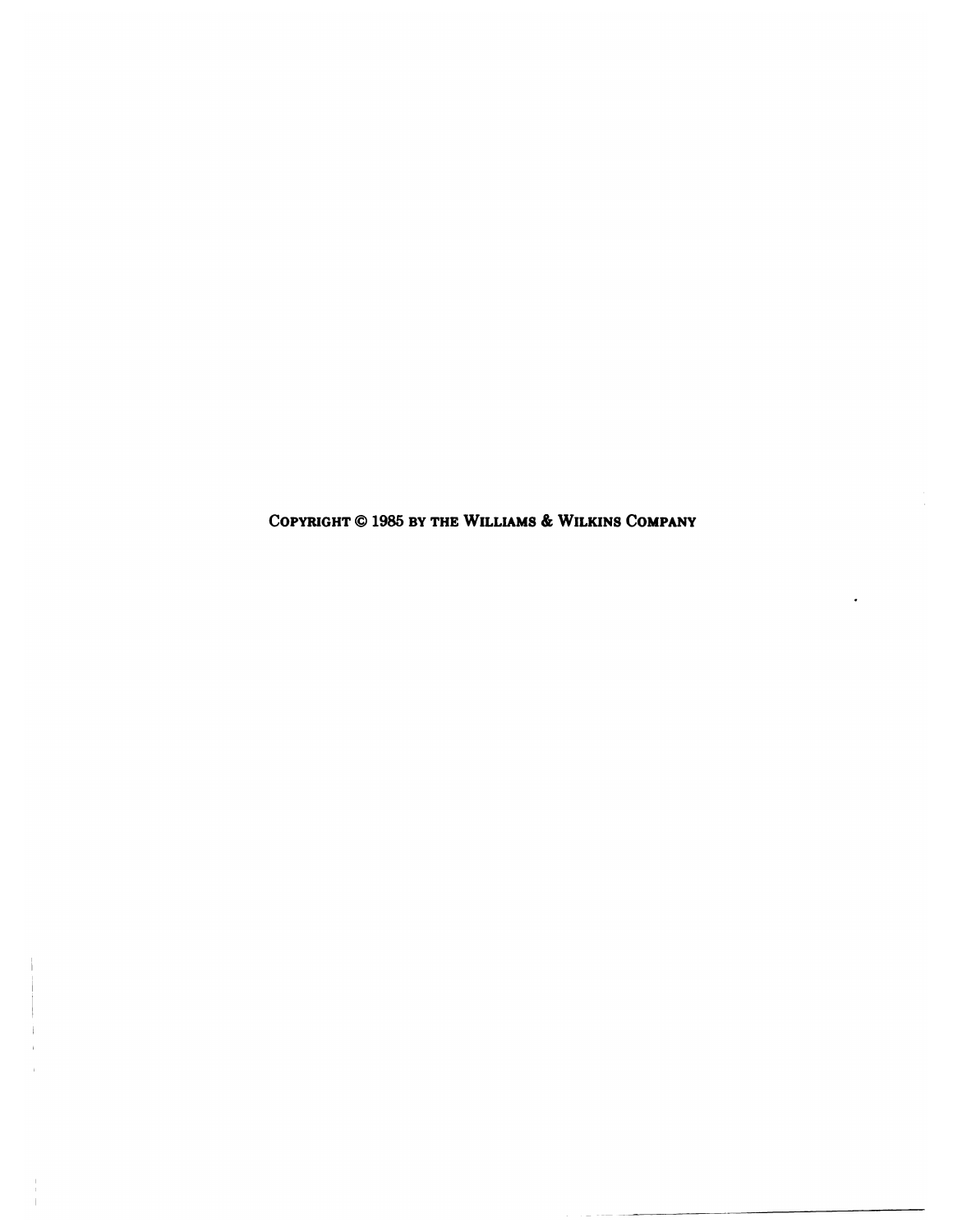

### **II INTERNATIONAL SYMPOSIUM ON FOREIGN COMPOUND METABOLISM**

**Washington, DC June 2-6** 1985

in **Dedicated to: Bernard B. Brodie**

Sponsored by

**the American Society for Pharmacology and Experimental** Therapeutics, **the International Union of Pharmacology, and the International Society for the Study of Xenobiotics**

Secretariat: **ASPET,** 9650 Rockville Pike, Bethesda, **MD 20814, USA. Phone: (301)** *530-7060*

**ORGANIZING COMMITTEE** Edward Bresnick **Ronald W. Estabrook** James R. Gillette **H. George** Mandel Robert Snyder Floic M. Vane George 3. Wright Kay A. Croker, Secretary

#### **OPENING CEREMONIES SUNDAY,** JUNE **2, 1985**

**SCIENTIFIC SESSIONS MONDAY, JUNE 3 THROUGH THURSDAY JUNE 6, 1985**

**The scientific program will highlight the following topics:**

**Cellular** and **Subcellular Contributions to Xenobiotic Metabolism Implications of Suicide Substrates** Applications **of Principles of Molecular Biology Multiplicity of Enzyme Systems** Sulfur Conjugation Application **of New Analytical Techniques Metabolism of Endogenous Compounds** Oxygen and Foreign Compound Metabolism **Metabolism in Organs that Constitute Ports of Entry Metabol ism in Non-mammal ian** Species **The Role of Pharmacogenetics**

**For additional information describing** details **of the program, abstract forms, registration** and **housing, complete the form below and return it to Secretariat, II** International Symposium **on Foreign** Compound Metabolism, 9650 Rockville **Pike,** Bethesda, **MD 208 lIe,** USA.

| Name                                                                  | <b>Title</b> |
|-----------------------------------------------------------------------|--------------|
| Address<br><u> 1980 - John Stein, Amerikaansk politiker (</u> † 1920) |              |
|                                                                       |              |
|                                                                       |              |
|                                                                       |              |
|                                                                       |              |
|                                                                       |              |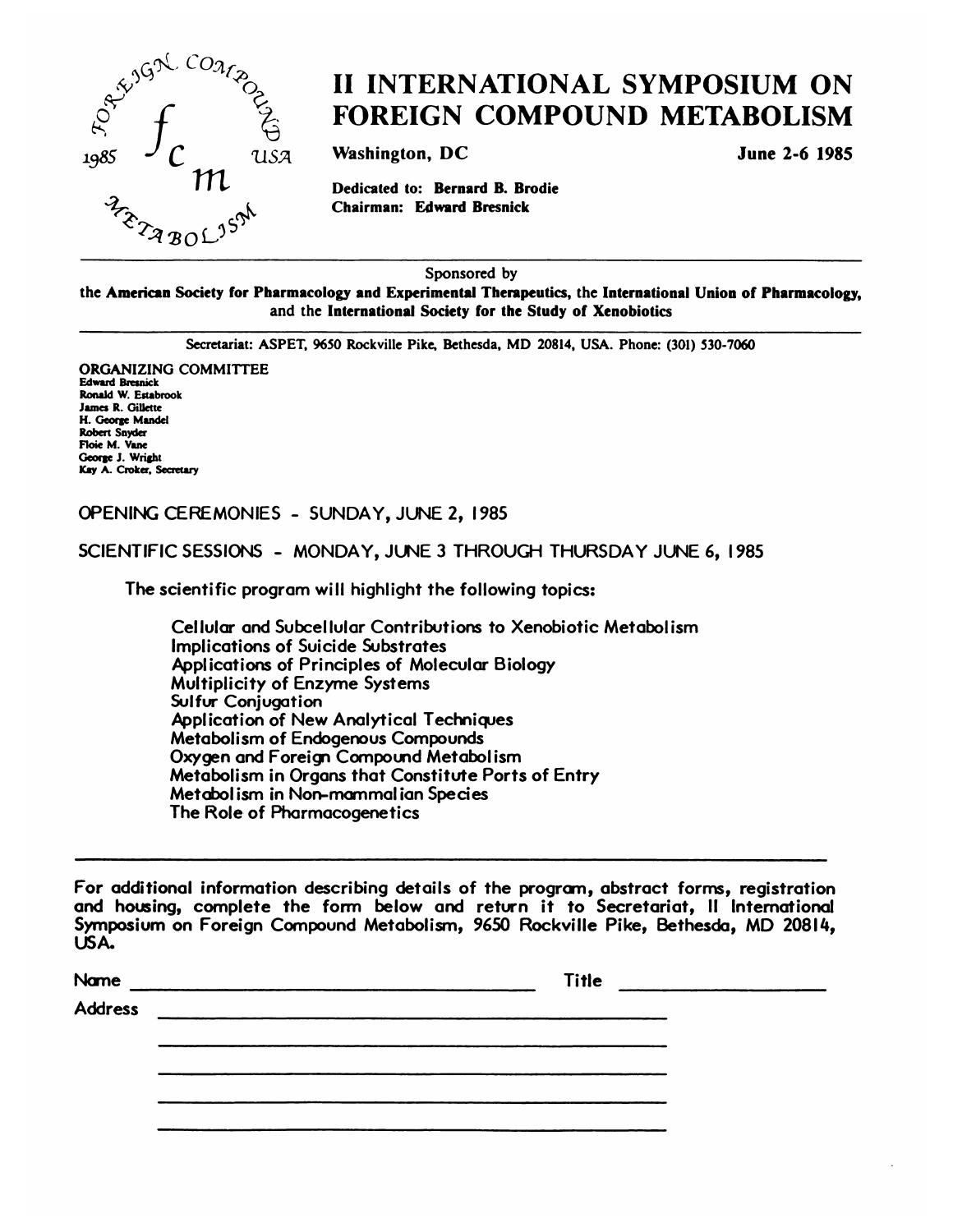#### **AUTHOR INDEX**

Allen, T. M., 250 Artursson, **P., 255** Aucoin, D. P., 13 Banziger, V., 166 Barone, S., 184 Barrett, J. E., 106 Bartolome, M. B., 204 Bennett, B. M., 228 Benowitz, N. L., 153 Berti, F., 217 Bhardwaj, D., 250 Boorman, G. A., 57 Bowman, K. F., 90 Brady, L. 5., 106 Brien, J. F., 228 Broadley, K. J.,222 Caporali, M. G., 274 Cassis, L. A., 280 Cone,E.J., 113 Conn, P. J., 195 Crivellari, M. T., 217 de Couët, G., 239 de la Lande, I.5., 184 Drayer, D. E., 13 Dumont, M., 239 Edman, P., 255 Endoh, M., 267 Erlinger, 5., 239 Flaim, S. F., 63 Fleming, W. W., 280 Folco, G., 217 France, C. P., 81 Frank, G. B., 233 Frazer, A., 30 Gale, K., 45

Galli, M. T., 217 Garant, D. S., 45 Gatta, F., 274 Gibson, T. **P.,** 190 Gleason, M. M., 63 Goldberg, S. R., 113 Gosselin, R. E., 19 Goto, K., 280 Grassi, E., 217 Griffiths, R. R., 120 Gross,M., 25 **Head, R. J.,** 280, 184 Henningfield, J. E., 1 Hisaoka, M., 180 Hoffman, B. B., 147 Hong, L., 57 Hume,J.R., 134 Humphrey, S. J.,288 Hurvitz, A. I., 13 Irvine, R. J., 184 Jacob, P., III, 153 Jasinski, D. R., 1 Jim, K. F., 161 Kiil, F., 261 Kost, S. B., 25 Kostyniak, P. J., 156 Kuhn, C. M., 204 Kumar, R., 25 Labler, L., 25 Lahita, R. G., 13 Le Bigot, J-F., 239 Lee, E. H. Y., 141 Levy, G., 180 Londowski, J. M., 25 Longhurst, P. A., 280

Lucantoni, D., 274 Lucchesi, B. R., 72 Lucchesi, K. J., 19 Luneau, C. J., 19 Lurie, K. G., 147 Luster, M. I., 57 Luthin, G. R., 37 Lynch, J. J., 72 Macdonald, R. L., 49 MacLeod, K. M., 222 Mandell, A. J., 141 Marks, G. S., 228 Massotti, M., 274 Matthews, W. D., 161 McCall, R. B., 288 McGiff, J. C., 211 McNeill, J. H., 222 Meier, W., 25 Mele, L., 274 Mezzetti, M., 217 Miyasato, K., 1 Montgomery, D. G., 72 Morita, T., 267 Mulder, K. M., 156 Murray, L., 250 Nakatsu, K., 228 Nielsen, E. B., 244 Northrup, N., 166 O'Brien, M. S., 190 O'Donnell, J. M., 30 Patel, 5., 166 Peterson, M. E., 13 Poznansky, M. J., 250 Prada,J.A., 113 Pung, 0., 57

Quilley,J., 211 Quimby, F. W., 13 Ratz, **P. H., 63** Reidenberg, M. M., 13 Rice, P. J., 280 Risner, M. E., 113 Riviere, J. E., 90 Roache, J. D., 120 Rodgers, R. L, 222 Rogers, R. A., 90 Salamone, L. F., 190 Sanders-Bush, E., 195 Satoh, H., 172 Sautebin, L., 217 Sejersted, **0. M., 261** Shetty, S. S., 233 Simpson, L. L., 100Sjöholm, I., 255 Smith, J. B., 94 Stitzel, R. E., 184 Swigart, S. C., 63 Taira, N., 267 Taylor, D. A., 280 Tsujimoto, G., 147 Tucker, A. N., 57 Tuttle, R. 5., 166 Vassalle, M., 172 Ventura, A., 72 Viganò, T., 217 Vikse,A., 261 Werz, M. A., 49 Weselcouch, E. 0., 19 Wolfe, B. B., 37 Woods, J. H., 81 Yanagisawa, T., 267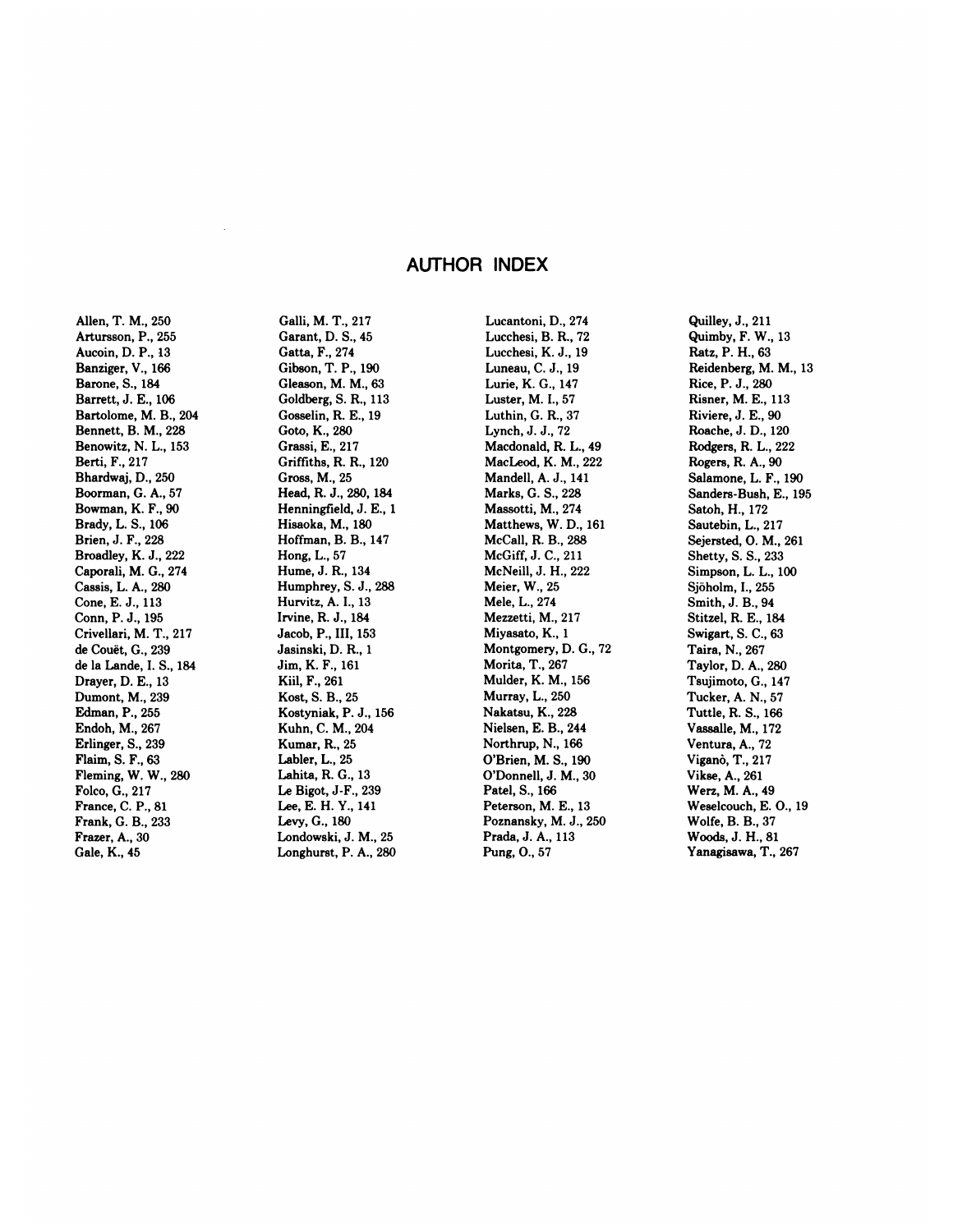## **Notice to Contributors** (Revised July 1,1983)

#### Scope **of Submitted Manuscripts**

The Journal invites for review original papers dealing with the interactions of chemicals with biological systems. Any aspect of pharmacology and therapeutics is included, but descriptive case reports without dose response or mechanism studies are usually not accepted. Manuscripts dealing primarily with new methods will be reviewed only if data are presented showing new or more reliable pharmacological information has been obtained by use of the methods or the methods are shown to lead to new or more reliable data than were previously attained.

#### Submission **of Manuscripts**

Manuscripts should be submitted in *four* copies to Dr. Eva King Killam, Editor in Chief, Journal of Pharmacology and Experimentel Therapeutics, Department of Pharmacology, School of Medicine, University of California, Davis, California 95616, and accompanied by a check or purchase order for \$30.00 *manuscript handling fee* (in U.S. funds payable to ASPET). If submission of the manuscript handling fee entails personal financial hardship **to the author, the fee will be waived. In that event the authors** should submit a request for waiver of the fee at the time the manuscript is submitted.

Manuscripts should be typewritten double spaced in the English language using one side only of approximately 21.6 by 28 cm paper. One original drawing or photograph of each line figure and three (3) clear copies will be sufficient, 4 original drawings or photographs are required of each halftone figure. Pages should not be stapled together.

It is understood that neither the manuscript nor the data it contains have been previously published nor are being submitted elsewhere for publication. Manuscripts are accepted for review with the understanding that all authors listed have approved submission of the paper and that persons cited for unpublished work have approved such citation.

Authors submitting a manuscript do so with the understanding that if it is accepted for publication, copyright in the article, including the right to reproduce the article in all forms and media, shall be assigned exclusively to the Society for Pharmacology and Experimental Therapeutics. No reasonable request by the author for permission to reproduce any of his or her contributions **to** the journal will be refused. It will be necessary for *all* authors to sign **an assignment of copyright form which will be mailed from the** Editorial Office on acceptance of the manuscript. The only exceptions will be manuscripts on work done by employees of the U.S. Federal Government.

#### **Organization of the Manuscript**

In most cases manuscripts should contain the following sections in the order listed: 1) title page; 2) running title page; 3) abstract; 4) introduction; 5) methods; 6) results; 7) discussion; 8) acknowledgments; 9) references; 10) footnotes; 11) tables; 12) legends for figures; 13) figures; and 14) index terms. Each section should begin on a new page and all pages should be numbered consecutively.

**1. Title** page. This should contain the complete title of the manuscript, the names of all authors and the laboratory of origin.

2. **Running title page. 1) Each published paper needs a** running title to appear at the top of each page in the Journal. The running title should contain no more than 35 spaces, including punctuation. It should convey the sense of the full title. Commonly used abbreviations (such as "ATP," "ACh," etc.) may be used in the running title. 2) This page should also contain the name, address and telephone number of the person to whom page proof should be sent. 3) A list of abbreviations used in the paper should appear on this page. Additionally, each abbreviation should be defined the first time it is used in the text.

3. Abstract. The abstract should present in a concise form the purpose, the general methods, the findings and the conclusions of the manuscript. Abstracts should be limited to 200 words; abstracts of more than 250 words will not be accepted.

4. **Introduction. This section should not be labeled, but should begin on a new page. It should contain a clear statement** of the aims of the reported work or of the hypotheses which the work was designed to test. A brief account of the background of the reported work may also be given in this section.

5. Methods. This section should contain explicit, concise descriptions of all new methods or procedures employed. Modifications of previously published methods should be described. Commonly used methods require only a citation of the original source. When methods are described, the description should be such as to enable the reader to judge their accuracy, reproducibility and reliability and to repeat the experiment. Very extended deseriptions of methods may be submitted for deposit with the American Society for Information Science National Auxiliary Publications Service (NAPS) c/o Microfiche Publications, P.O. **Box 3513, Grand Central Station, New York, NY** 10017. A text reference or footnote stating that the full description is available from NAPS permits interested readers to obtain the information, and does not occupy an inordinate amount of Journal space. There is a nominal charge to authors for this procedure; those who request the complete information from NAPS pay a small fee.

*6.* Results. This section ordinarily contains the experimental data to be presented but not extended discussions of their significance. Results should usually be presented in graphic or tabular form, rather than discursively. Graphic presentation of data is often preferred but there should not be duplication in text, tables and figures. Sufficient data must be given to allow readers to judge the variability and reliability of the results. Statistical tests used and the data analyzed should be explained so that the findings can be interpreted and evaluated.

**7.** Discussion. This section should present conclusions to be drawn from the results. Speculative discussion is not discouraged, but the speculation should be based on the data presented and identified as such. The discussion should be as concise as possible, within the limits of the ideas which the authors wish to propose and adequate discussion of related work by others.

**8. Acknowledgments. These may be included at the end of** the text of the manuscript, but should have a separate heading. Gifts and assistance can be acknowledged here but financial support should appear in a footnote to the title.

*9.* **References. In text citations, give the author's name and** the year of publication *(e.g.,* McCarthy, 1952; Ruth and Gehrig, 1929). With more than two authors, the text citation should contain the name of the first author, followed by *"etaL,"* **and the** date *(e.g.,* Kennedy *et al.,* 1960). In the list of references, entries should be arranged alphabetically by author, and not numbered. All authors' names should be given. If reference is made to more than one publication by the same authors in the same year, suffixes **(a, b, c, etc.) should be added** to the year in the text citation and in the list of references.

The list of references should contain, in sequence, the following information; authors' names and initials, title of the cited article, title of the journal in which the article appeared (abbreviated; see below), volume number of the journal, inclusive pagination and year of publication. Abbreviations for journals should conform to the Biosis List of Serials (BioSciences Information Services of Biological Abstracts, Philadelphia, PA 19103). Citations of personal communications or of unpublished observations should be given in parentheses at the appropriate place in the text not in the list of references. A paper may not be cited as "in press" unless **it has** been accepted for publication. In such cases the name of the journal must be given.

Except in extraordinary circumstances, no more than four references should be cited in support of any given point. The authors are responsible for the accuracy of such citations and are urged to take the utmost care in proofreading citations and ref erence list.

10. Footnotes. All footnotes to the title, authors' names or **text should be indicated by arabic numeral superscripts, not by** letters **or other symbols. The footnotes should be** typed in se quence on a separate page not a text page. Footnotes to tables are discussed under Tables, below.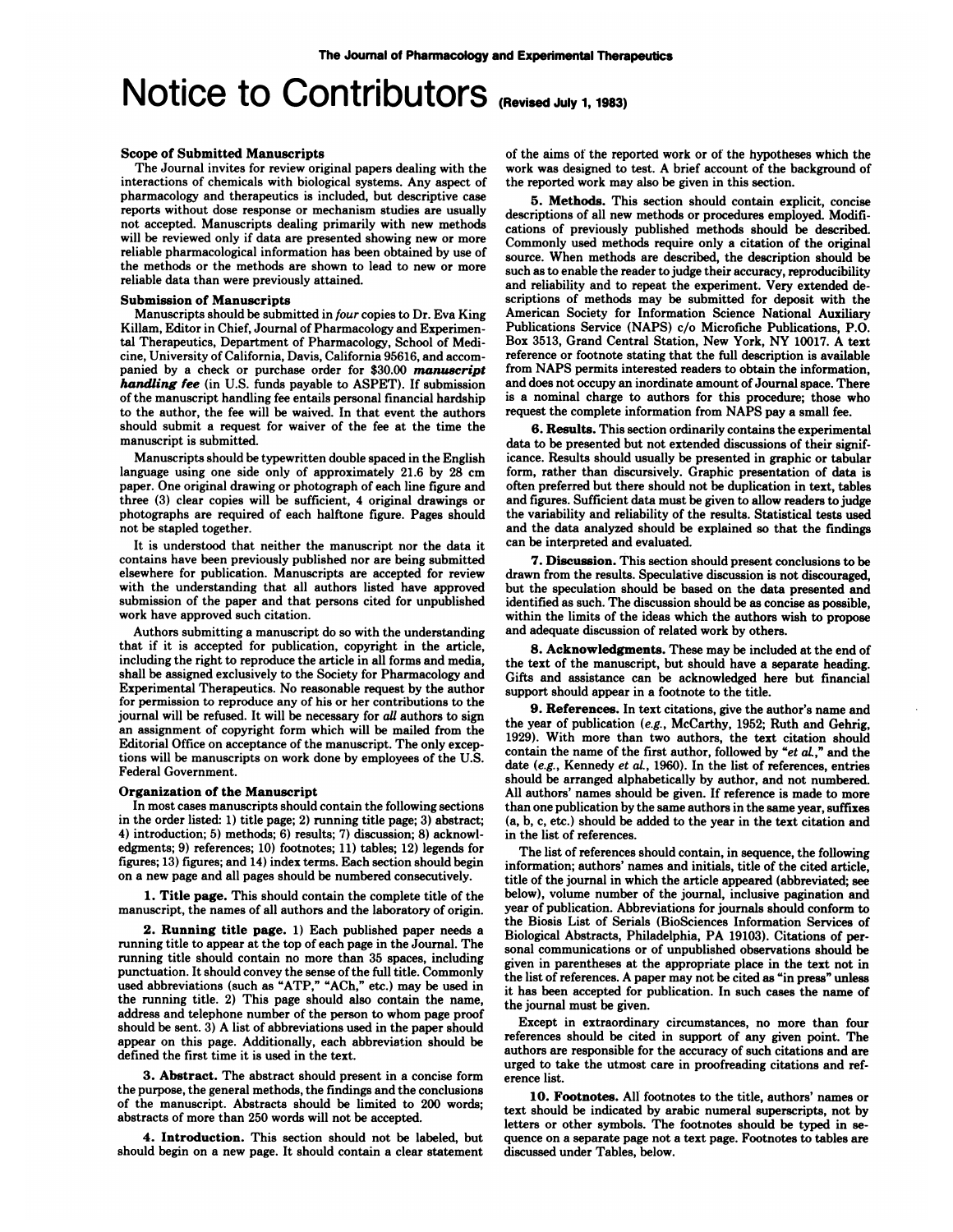#### **The Journal of Pharmacology and Experimental Therapeutics**

 $\sim$   $\sim$ 

**1 1. Tables.** Each table should be on a separate page. Tables should be numbered consecutively with arabic numerals, and should be designed to fit the column or page size of the Journal. **A brief descriptive title should be given at the** top of each table. The table number should be given in capital letters, the title in boldface upper and lower case letters *(e.g.,* TABLE 3. Uptake of labeled drug **by rat liver slices). The footnotes to the tables** should be referenced by italicized lower case superscript letters (a, *b, c,* etc.) and should appear beneath the table involved, not on a separate page of the manuscript. Extensive tabular material not absolutely essential to the manuscript will be accepted for deposit with the ASIS/NAPS (see "Methods," above). In such instances **a footnote in the published paper will refer the interested readers to NAPS from which copies may be obtained. Note** *Statistics* below for expressions of probability.

12. Legends for figures. These should be numbered con secutively in arabic numerals and should appear on a separate page of the manuscript. Legends should explain the figures in sufficient detail so that frequent referral to the text is unnecessary, but efforts should be made to avoid unnecessary length. Abbreviations in the legends should conform to those in the text (see "Abbreviations," below).

13. Figures. Illustrations should be submitted as unmounted glossy photographic prints, no larger than 8 by 10 inches. The authors' name and address and the number of the figure should be placed on the back of each print. A typed label is usually most satisfactory. Ball type pen should *not* **be used. Note** *Statistics* below for expression of probability. Illustrations must be clear enough to permit reproduction without retouching and legibility after reduction to single-column size (approximately  $3\frac{1}{2}$  inches in width). Uniform symbolism should be used for all illustrations in a manuscript. Symbols, numbers and letters in the illustrations must be at least 1.5 mm in height after reduction to single column size. The title of each figure should appear in the legend rather than on the figure itself. Photomicrographs and electron micrographs should be labeled with a magnification calibration in micro or Angstrom units. A statement of the magnification should appear in the figure legend.

**14. Index Terms. A list of index terms** useful in constructing the annual index should be included as the last page of the manuscript.

#### Statistics.

Wherever possible statistical probability (P) in tables, figures, and figure legends should be expressed as  $* P < .05$ ,  $* P < .01$ and \*\*\*  $P < .001$ . For second comparisons the symbols  $\dagger$  may be used similarly. Authors are urged to avoid unnecessary complexity and to be consistent within the manuscript. In the event of multiple comparisons within a table, footnotes, a, *b, c,* etc. should be used.

#### **Abbreviations**

Magnitudes of variables reported should be expressed in nu merals. Most abbreviations are used without punctuation, with no distinction between singular and plural forms *(e.g.,* 1 mg, 25 mg, 1 sec, 25 see). The usual prefixes are to be used for multiples or submultiples of the basic units  $(e.g., kg, g, mg, \mu g, ng, pg)$ . The following abbreviations, or their properly prefixed multiples or submultiples, may be used without definition in the text, tables and figures:

#### **Units of** mass

| gram                   | g   |  |
|------------------------|-----|--|
| mole                   | mol |  |
| equivalent             | Eq  |  |
| microatom              | uat |  |
| Units of concentration |     |  |
| molar (moles/liter)    | м   |  |
| normal (Eq/liter)      | N   |  |
| percent                | %   |  |

| Units of electricity          |                              |
|-------------------------------|------------------------------|
| volt                          | v                            |
| ampere                        | A                            |
| cycles/sec                    | H <sub>z</sub>               |
| Units of radioactivity        |                              |
| curie                         | Ci                           |
| counts per min                | cpm                          |
| disintegrations per min       | dpm                          |
| roentgen                      | r                            |
| Units of length or volume     |                              |
| meter                         | m                            |
| micron                        | $\mu$                        |
| Angstrom                      | A                            |
| liter (spell out in text)     | ı                            |
| Units of time                 |                              |
| hour                          | hr or h                      |
| minute                        | min or m                     |
| second                        | sec or s                     |
| <b>Kinetics</b>               |                              |
| dissociation constant         | κ.                           |
| Dissociation constant of      |                              |
| enzyme substrate complex      | ĸ.                           |
| enzyme inhibitor complex      | K.                           |
| Michaelis constant            | $K_{m}$                      |
| maximum initial velocity      | v                            |
| <b>Miscellaneous</b>          |                              |
| degrees of temperature        | ۰c                           |
| gravity                       | g                            |
| median doses                  | $LD_{50}$ , $ED_{50}$ , etc. |
| optically isometric forms     | $d$ -, $l$ -, $dl$ -         |
| routes of drug administration | i.v., i.p., s.c., i.m.       |
| standard deviation            | S.D.                         |

Whenever an abbreviation other than those above is to be used in a manuscript, it is to be defined in the text or in a footnote thereto, the first time it is used. Abbreviations for commonly used substances should be those recommended by the Journal of Biological Chemistry. Abbreviations for drugs may be used if properly defined on first use and if the chemical or generic name of the drug is given when the abbreviation is first used. Abbreviations may be used in the running title but not in the full title of the manuscript.

S.E.

#### Drugs

standard error

Generic names should be used in text, tables and figures. Trade names may be mentioned in parentheses in the first text reference to the drug but should not appear in titles, figures or tables. When a trade name is used, it should be capitalized; generic or chemical names are not capitalized. The chemical nature of new drugs must be given when it is known. The form of drug used in calculations of doses *(e.g.,* base or salt) should be indicated. When several drugs are used, it may save space to include a separate paragraph in "Methods," or a separate table or footnote, listing the relevant information about all drugs employed.

#### Page Charges

Authors are assessed page charges at the rate of \$30 per printed page. With the page proof, authors will receive a request for information concerning such charges. These charges will be as sessed only if they involve no personal expense to the authors. Request for waiver should be addressed to the ASPET Executive Officer at the time billing is received.

The cost of a limited number of illustrations will be borne by the Journal: the cost of excessive numbers of illustrations and of colored illustrations will have to be defrayed by the authors.

Copies of this Notice may be obtained free of charge from the Editor.